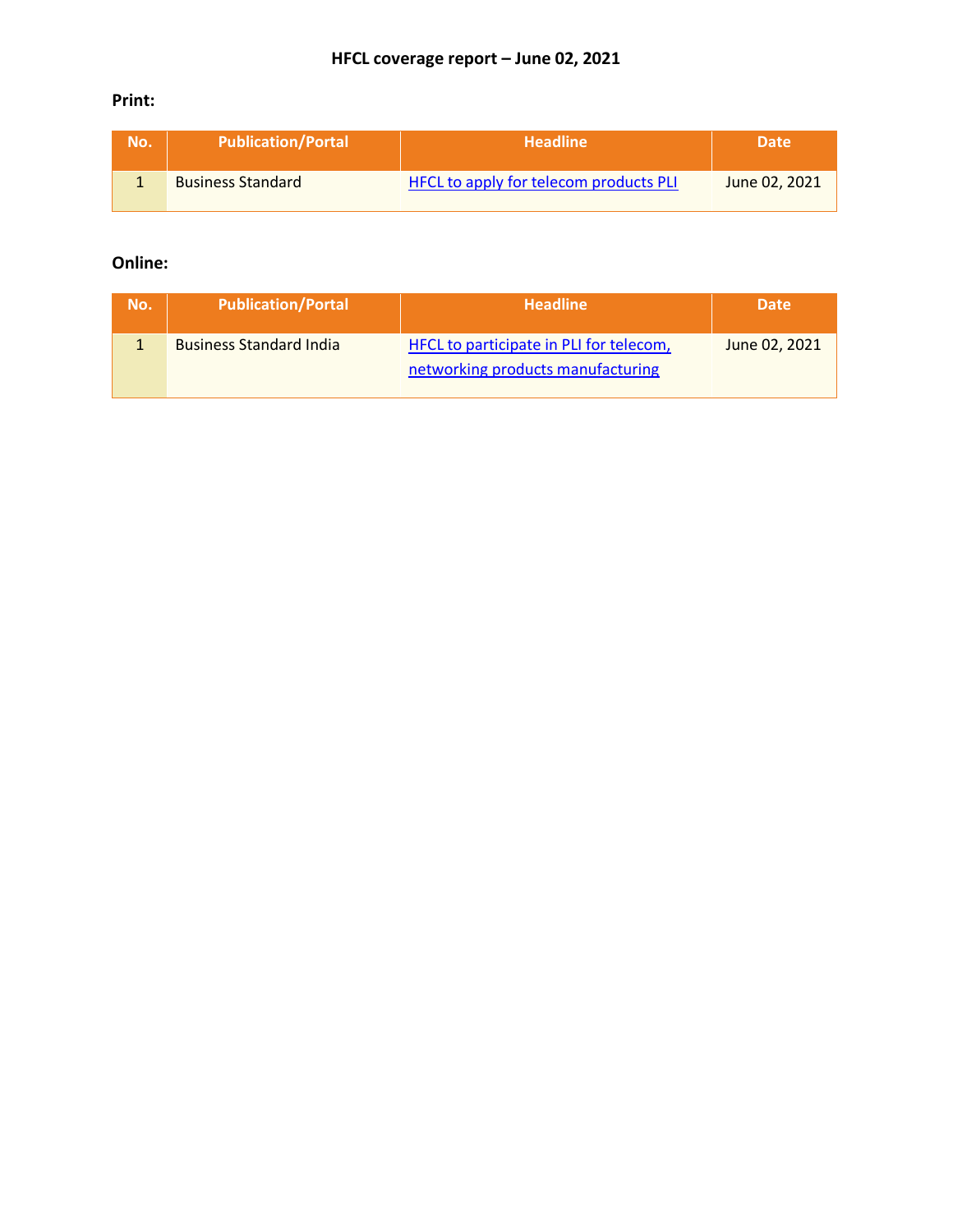**Edition: Bangalore, Mumbai** 

Page: 2

# <span id="page-1-0"></span>**HFCL** to apply for telecom products PLI

**SURAJEET DAS GUPTA**<br>New Delhi, 1 June

Domestic telecom equipment and fibre optic company HFCL has decided to participate in the production linked incentive scheme (PLI) for<br>telecom and networking products manufacturing.

Department The of Telecommunications is expected to come out in the next few days with the final details of the ₹12,195 crore PLI<br>scheme for telecom which is offering incentives of between 4-6 per cent to eligible companies for five years.

Confirming the develop-<br>ment, HFCL chairman<br>Mahendra Nahata said: "We will surely participate in being eligible for the PLI scheme on telecom equipment which is meant to give a big push to domestic as well as the global<br>
"Make in market.<br>
India" in this Figure 1.

sector, espe-<br>cially with the coming of 5G."<br>HFCL will be the second<br>homegrown company to<br>avail itself of the scheme.<br>The other is Dixon Technologies which has set up a joint ven-<br>ture with telecom operator<br>Bharti Airtel, which will have a 24 per stake.  $\mbox{cent}$ Under the agreement, the joint ven-

ture

expected to<br>sell the bulk of

The firm is designing<br>and will manufacture a range of products -5G radio, macro cells and small cells for<br>internal and external coverage of 5G It's looking at manufacturing a large range of telecom products that are currently imported, leading to a foreign exchange<br>outgo of ₹50,000 cr annually The firm expects prices of such products to be far cheaper than

global vendors, but of international quality

**PRODUCTION LINE** 

its products to<br>Airtel, which will also be its largest client.

HFCL supplies telecom<br>equipment and fibre optics to most of the current Indian<br>operators. These include<br>Reliance Jio (fibre-to-home,<br>for instance), BSNL and other state-owned telecom infras-<br>tructure companies that are working on rolling out the<br>Bharat Net fibre broadband nata recent botal<br>and network to connect rural<br>India. Currently, about a<br>fourth of HFCL's revenues

come from fibre.<br>The domestic telecom equipment market is also<br>expected to open up with companies like Reliance Jio now testing their own indigenously-made 5G network. Reliance Jio has made it clear that it will support any indigenous technology as long as it offers similar quality.

According to the govern-

ment's feedback, the PLI scheme for the telecom sector has attracted the attention of global players, EMS com-<br>panies and domestic companies. These include European gear makers Nokia and Ericsson who already<br>have some manufacturing operations here, Cisco and<br>Siena based in the US, and EMS players such as Jabil, Foxconn and Flex.

Domestically, apart from HFCL and Dixon, other com-<br>panies, for example Sterlite Technologies, might also participate.

The core aim of the scheme is to offset the huge import bill of telecom equipment in the country that totals over  $\text{\textsterling}50,000$  crore per annum and replace it with 'Made in India' products both for the

> working on designing products in key<br>areas in 5G with domestic technology<br>partners. It is<br>designing and will manufacture 5G radio, macro and<br>small cells for both external and indoor coverage of<br>5G, and carrier<br>grade wi fi 6based equip-<br>ment which is compatible with 5G. It has teamed up with Qualcomm and other top<br>companies for

wi fi 6. It will soon start looking for location to manufacture these products and also start scouting around for global markets.

Under the PLI scheme, the minimum threshold for<br>investment has been pegged at ₹100 crore. Once eligible,<br>investors will be incentivized up to 20 times their minimum investment, enabling them to use their unused capacity.

The government expects the scheme to generate about<br> $Z2.4$  trillion of incremental production and ₹3,000 crore<br>of additional investment.

The telecom incentives<br>will be available for core transmission equipment, 4G/5G next generation radio access network, wireless equipment access and customer premises equipment, switches, and routers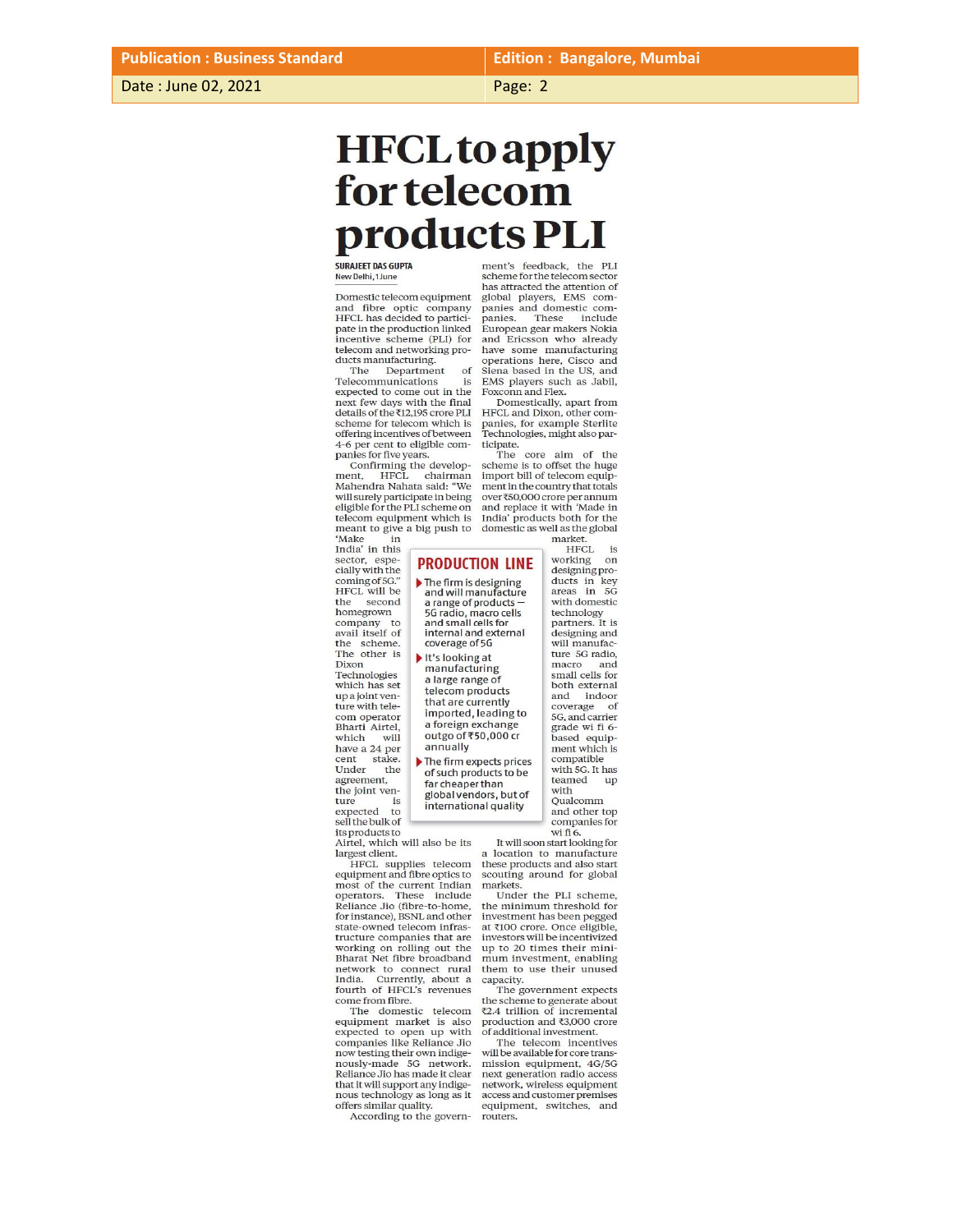| Headline: HFCL to participate in PLI for telecom,<br>networking products manufacturing | Domain: Business Standard India |  |  |  |
|----------------------------------------------------------------------------------------|---------------------------------|--|--|--|
| Date: June 02, 2021                                                                    | Journalist: Surajeet Das Gupta  |  |  |  |
| https://www.business-standard.com/article/companies/hfcl-to-participate-in-pli-for-    |                                 |  |  |  |

**[telecom-networking-products-manufacturing-121060200005\\_1.html](https://www.business-standard.com/article/companies/hfcl-to-participate-in-pli-for-telecom-networking-products-manufacturing-121060200005_1.html)**

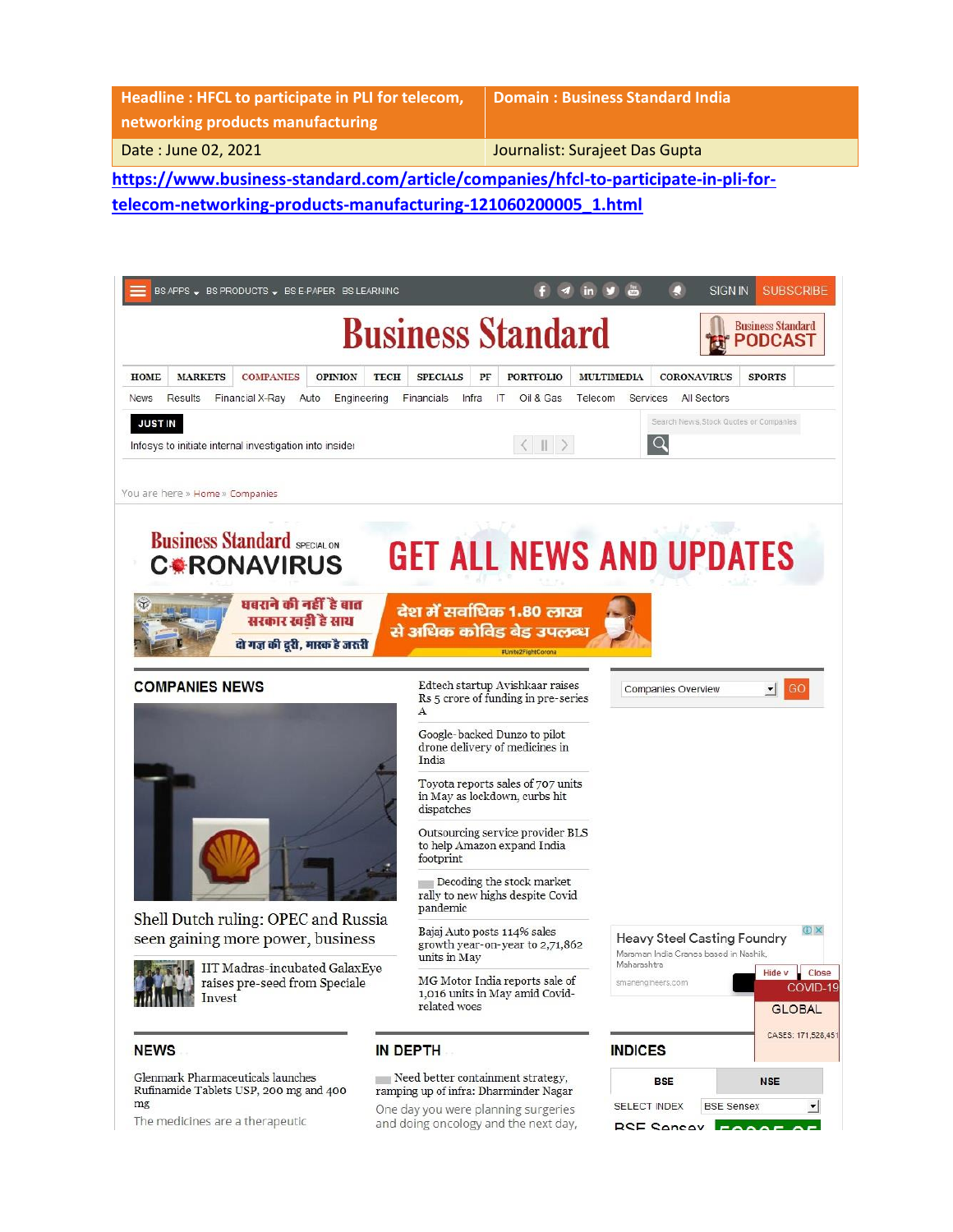### $\prec$ : 7 @ hc dUfh] W]dUhY ] b D @ = Z dfcXiWhq aUbiZUWhif] b[

# Uf h ] W` Y # Wc a d U b ] Y g # \ Z W` ! h c ! d U f h ] W] d U h Y ! ] | **BS** a U b i Z U Wh i f ] b [ ! % & % \$ \* \$ & \$ \$ \$ \$ \$ ) S % " \ h a `

 $> i b Y$  &  $\Sigma$ 

The PLI scheme for the telecom sector has attracted the attention of global players, EMS companies and domestic companies

HFCL supplies telecom equipment and fibre optics to most of the current Indian operators.

#### **Topics**

HFCL | PLI scheme | manufacturing

Surajeet Das Gupta | New Delhi Last Updated at June 2, 2021 06:10 IST

Domestic telecom equipment and fibre optic company HFCL has decided to participate in the production linked incentive scheme (PLI) for telecom and networking products manufacturing.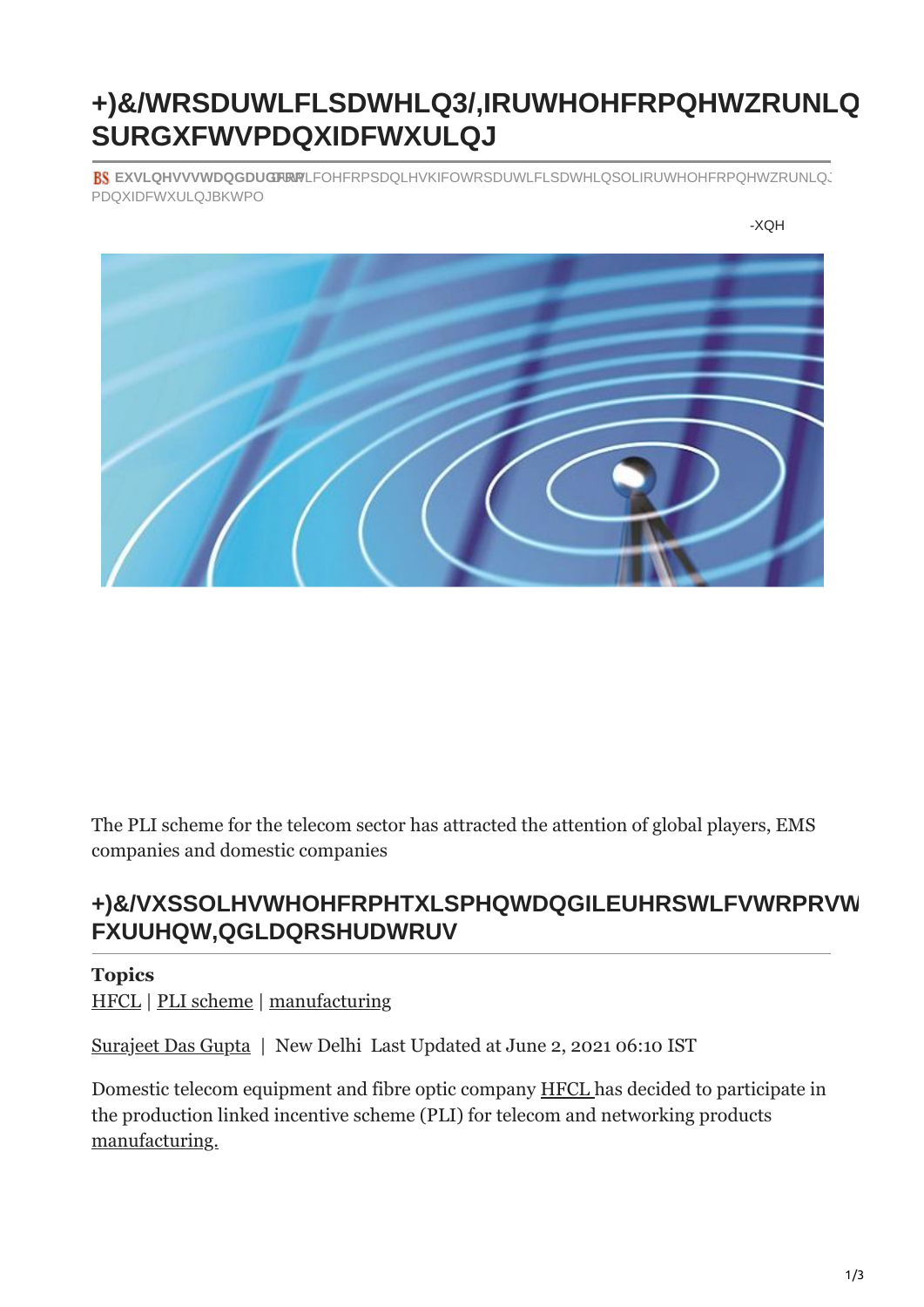The Department of Telecommunications is expected to come out in the next few days with the final details of the Rs 12,195 crore [PLI scheme f](https://www.business-standard.com/topic/pli-scheme)or telecom which is offering incentives of between 4-6 per cent to eligible [companies f](https://www.business-standard.com/companies)or five years.

Confirming the development, [HFCL](https://www.business-standard.com/topic/hfcl) chairman Mahendra Nahata said: "We will surely participate in being eligible for the [PLI scheme o](https://www.business-standard.com/topic/pli-scheme)n telecom equipment which is meant to give a big push to 'Make in India' in this sector, especially with the coming of 5G." [HFCL](https://www.business-standard.com/topic/hfcl) will be the second homegrown company to avail itself of the scheme. The other is Dixon Technologies which has set up a joint venture with telecom operator Bharti Airtel, which will have a 24 per cent stake. Under the agreement, the joint venture is expected to sell the bulk of its products to Airtel, which will also be its largest client.

HFCL supplies telecom equipment and fibre optics to most of the current Indian operators. These include Reliance Jio (fibre-to-home, for instance), BSNL and other stateowned telecom infrastructure [companies](https://www.business-standard.com/companies) that are working on rolling out the Bharat Net fibre broadband network to connect rural India. Currently, about a fourth of HFCL's revenues come from fibre.

The domestic telecom equipment market is also expected to open up with [companies](https://www.business-standard.com/companies) like Reliance Jio now testing their own indigenously-made 5G network. Reliance Jio has made it clear that it will support any indigenous technology as long as it offers similar quality.

According to the government's feedback, the [PLI scheme](https://www.business-standard.com/topic/pli-scheme) for the telecom sector has attracted the attention of global players, EMS companies and domestic companies. These include European gear makers Nokia and Ericsson who already have some [manufacturing](https://www.business-standard.com/topic/manufacturing) operations here, Cisco and Siena based in the US, and EMS players such as Jabil, Foxconn and Flex.

Domestically, apart from HFCL and Dixon, other companies, for example Sterlite Technologies, might also participate.

The core aim of the scheme is to offset the huge import bill of telecom equipment in the country that totals over Rs 50,000 crore per annum and replace it with 'Made in India' products both for the domestic as well as the global market.

HFCL is working on designing products in key areas in 5G with domestic technology partners. It is designing and will manufacture 5G radio, macro and small cells for both external and indoor coverage of 5G, and carrier grade wi fi 6-based equipment which is compatible with 5G. It has teamed up with Qualcomm and other top companies for wi fi 6.

## **PRODUCTION LINE**

- $\blacktriangleright$  The firm is designing and will manufacture a range of products  $-$ 5G radio, macro cells and small cells for internal and external coverage of 5G
- It's looking at manufacturing a large range of telecom products that are currently imported, leading to a foreign exchange outgo of ₹50,000 cr annually
- The firm expects prices of such products to be far cheaper than global vendors, but of international quality